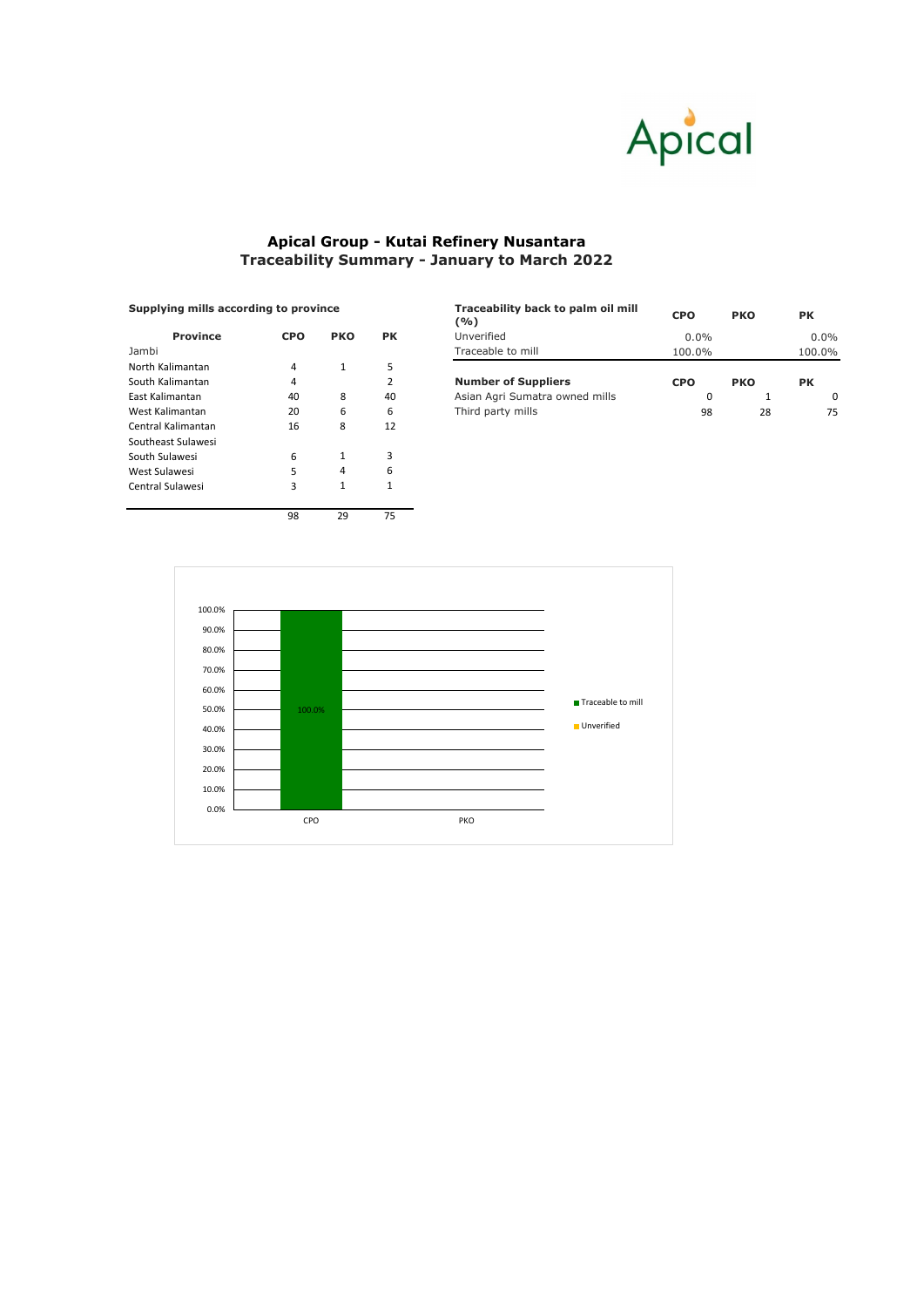**Third Party Mills**

| <b>No</b> | <b>Parent Group</b>                 | <b>Company Name</b>              | . <del>.</del><br><b>Mill Name</b> | <b>UMLID</b> | <b>Province</b>           | <b>Coordinates</b> |            | <b>Status of</b>   |
|-----------|-------------------------------------|----------------------------------|------------------------------------|--------------|---------------------------|--------------------|------------|--------------------|
|           |                                     |                                  |                                    |              |                           | Latitude           | Longitude  | <b>Coordinates</b> |
|           | <b>ASTRA AGRO LESTARI</b>           | KARYANUSA EKA DAYA               | KARYANUSA EKA DAYA                 | PO1000008274 | <b>EAST KALIMANTAN</b>    | 0.990775           | 116.753097 | <b>VERIFIED</b>    |
|           | <b>ASTRA AGRO LESTARI</b>           | <b>SUMBER KHARISMA PERSADA</b>   | SUMBER KHARISMA PERSADA            | PO1000004843 | <b>EAST KALIMANTAN</b>    | 1.014115           | 118.048454 | VERIFIED           |
|           | <b>ASTRA AGRO LESTARI</b>           | <b>WARU KALTIM PLANTATION</b>    | WARU KALTIM PLANTATION             | PO1000004453 | <b>EAST KALIMANTAN</b>    | $-1.328500$        | 116.545111 | VERIFIED           |
|           | <b>ASTRA AGRO LESTARI</b>           | <b>LETAWA</b>                    | LETAWA                             | PO1000004109 | <b>WEST SULAWESI</b>      | $-1.332508$        | 119.427248 | VERIFIED           |
|           | <b>BORNEO AGRO UTAMA SEJAHTERA</b>  | SAMBOJA INTI PERKASA             | SAMBOJA INTI PERKASA               | PO1000010945 | <b>WEST KALIMANTAN</b>    | $-0.297872$        | 111.639992 | <b>VERIFIED</b>    |
|           | <b>BUMI GADING PRIMA</b>            | <b>GADING SAWIT KENCANA</b>      | <b>GADING SAWIT KENCANA</b>        | PO1000011193 | <b>CENTRAL KALIMANTAN</b> | $-2.509402$        | 112.558236 | <b>VERIFIED</b>    |
|           | <b>BUMITAMA AGRI</b>                | <b>LADANG SAWIT MAS</b>          | <b>BUKIT TUNGGAL JAYA</b>          | PO1000004316 | <b>WEST KALIMANTAN</b>    | $-1.546400$        | 110.344010 | <b>VERIFIED</b>    |
|           | <b>BUMITAMA AGRI</b>                | <b>SENTOSA PRIMA AGRO</b>        | <b>BUKIT BELABAN</b>               | PO1000009566 | <b>WEST KALIMANTAN</b>    | $-1.750491$        | 110.493303 | <b>VERIFIED</b>    |
| -9        | <b>CARGILL</b>                      | <b>ANDES AGRO INVESTAMA</b>      | SEI KERANDI                        | PO1000008599 | <b>WEST KALIMANTAN</b>    | $-2.312309$        | 110.428859 | <b>VERIFIED</b>    |
| 10        | <b>CARGILL</b>                      | MAYA AGRO INVESTAMA              | <b>KEDIPI</b>                      | PO1000004853 | <b>WEST KALIMANTAN</b>    | $-2.340083$        | 110.967950 | <b>VERIFIED</b>    |
| 11        | <b>CARGILL</b>                      | <b>POLIPLANT SEJAHTERA</b>       | SIRIHAM                            | PO1000004158 | <b>WEST KALIMANTAN</b>    | $-2.284741$        | 110.869712 | <b>VERIFIED</b>    |
| 12        | <b>CARGILL</b>                      | HARAPAN SAWIT LESTARI            | <b>MANIS MATA</b>                  | PO1000001208 | <b>WEST KALIMANTAN</b>    | $-2.483162$        | 111.018391 | <b>VERIFIED</b>    |
| 13        | <b>CCM</b>                          | <b>HARDAYA INTI PLANTATIONS</b>  | HARDAYA INTI PLANTATIONS           | PO1000006348 | <b>CENTRAL SULAWESI</b>   | 1.026390           | 121.360830 | <b>VERIFIED</b>    |
| 14        | <b>CHELLAM</b>                      | KUTAI BALIAN NAULI               | <b>KUTAI BALIAN NAULI</b>          | PO1000007638 | <b>EAST KALIMANTAN</b>    | 0.746772           | 117.349347 | <b>VERIFIED</b>    |
| 15        | DHARMA AGUNG WIJAYA                 | HANUSENTRA AGRO LESTARI          | HANUSENTRA AGRO LESTARI            | PO1000011306 | <b>EAST KALIMANTAN</b>    | 1.176726           | 117.901991 | <b>VERIFIED</b>    |
| 16        | <b>DHARMA SATYA NUSANTARA</b>       | DHARMA SATYA NUSANTARA           | POM <sub>6</sub>                   | PO1000008654 | <b>EAST KALIMANTAN</b>    | 1.281329           | 116.783533 | <b>VERIFIED</b>    |
| 17        | <b>EAGLE HIGH PLANTATION</b>        | JAYA MANDIRI SUKSES              | <b>BANGKIRAI</b>                   | PO1000004857 | <b>EAST KALIMANTAN</b>    | $-0.562775$        | 116.374710 | <b>VERIFIED</b>    |
| 18        | <b>EAGLE HIGH PLANTATION</b>        | <b>SURYABUMI TUNGGAL PERKASA</b> | <b>BATU BULAN</b>                  | PO1000004070 | SOUTH KALIMANTAN          | $-3.336829$        | 115.771644 | <b>VERIFIED</b>    |
| 19        | <b>GENTING PLANTATION</b>           | DWIE WARNA KARYA                 | <b>GOLDEN HILL</b>                 | PO1000007648 | <b>CENTRAL KALIMANTAN</b> | $-0.841944$        | 114.080000 | <b>VERIFIED</b>    |
| 20        | GOODHOPE                            | <b>AGRO INDOMAS</b>              | <b>BUMI JAYA</b>                   | PO1000006188 | <b>EAST KALIMANTAN</b>    | $-1.014824$        | 116.689541 | <b>VERIFIED</b>    |
| 21        | <b>GOODHOPE</b>                     | <b>AGRO INDOMAS</b>              | TERAWAN                            | PO1000002677 | <b>CENTRAL KALIMANTAN</b> | $-2.559960$        | 112.373600 | <b>VERIFIED</b>    |
|           | <b>GOODHOPE</b>                     | <b>AGRO INDOMAS</b>              | <b>SUNGAI PURUN</b>                | PO1000002676 | <b>CENTRAL KALIMANTAN</b> | $-2.523770$        | 112.417091 | <b>VERIFIED</b>    |
|           | <b>GOODHOPE</b>                     | <b>AGRO BUKIT</b>                | <b>SUNGAI BINTI</b>                | PO1000003333 | <b>CENTRAL KALIMANTAN</b> | $-2.562927$        | 112.768181 | <b>VERIFIED</b>    |
| 24        | <b>GOODHOPE</b>                     | <b>BATU MAS SEJAHTERA</b>        | <b>KETAPANG</b>                    |              | <b>WEST KALIMANTAN</b>    | $-1.013413$        | 110.531620 | <b>VERIFIED</b>    |
| 25        | <b>GOODHOPE</b>                     | <b>SUMBER HASIL PRIMA</b>        | <b>SINTANG MILL</b>                | $\mathbf{0}$ | <b>WEST KALIMANTAN</b>    | $-0.297767$        | 112.437275 | <b>VERIFIED</b>    |
| 26        | <b>HARTONO PLANTATION INDONESIA</b> | <b>SABAN SAWIT SUBUR</b>         | <b>SEMPIDAN</b>                    | PO1000007672 | <b>WEST KALIMANTAN</b>    | $-0.034240$        | 110.066480 | <b>VERIFIED</b>    |
| 27        | <b>HARTONO PLANTATION INDONESIA</b> | <b>GLOBAL KALIMANTAN MAKMUR</b>  | KEPODANG                           | PO1000004415 | <b>WEST KALIMANTAN</b>    | 0.732352           | 110.464086 | <b>VERIFIED</b>    |
|           | 28 KLK                              | PRIMABAHAGIA PERMAI              | PRIMA                              | PO1000012842 | NORTH KALIMANTAN          | 2.672174           | 117.745799 | <b>VERIFIED</b>    |
| 29        | KLK                                 | <b>SINERGI AGRO INDUSTRI</b>     | <b>SINERGI MILL</b>                | PO1000008577 | <b>EAST KALIMANTAN</b>    | 0.903833           | 118.424444 | <b>VERIFIED</b>    |
| 30        | <b>JULONG</b>                       | <b>REZEKI KENCANA</b>            | REZEKI KENCANA                     | PO1000004368 | <b>WEST KALIMANTAN</b>    | $-0.266694$        | 109.251151 | <b>VERIFIED</b>    |
| 31        | <b>KAYAN PATRIA PRATAMA</b>         | <b>IKAYAN PLANTATION</b>         | <b>KAYAN PLANTATION</b>            | $\mathbf{0}$ | <b>NORTH KALIMANTAN</b>   | 2.682222           | 117.605278 | <b>VERIFIED</b>    |
| 32        | KLK                                 | <b>HUTAN HIJAU MAS</b>           | <b>BERAU</b>                       | PO1000004533 | <b>EAST KALIMANTAN</b>    | 2.212121           | 117.167291 | <b>VERIFIED</b>    |
| 33        | KLK                                 | JABONTARA EKA KARSA              | JABONTARA EKA KARSA                | PO1000005793 | <b>EAST KALIMANTAN</b>    | 1.243050           | 118.338550 | <b>VERIFIED</b>    |
| 34        | KLK                                 | <b>SATU SEMBILAN DELAPAN</b>     | <b>SEGAH</b>                       | PO1000007603 | <b>EAST KALIMANTAN</b>    | 2.142837           | 117.298282 | <b>VERIFIED</b>    |
| 35        | KLK                                 | <b>PUTRA BONGAN JAYA</b>         | PUTRA BONGAN JAYA                  | $\mathbf 0$  | <b>EAST KALIMANTAN</b>    | $-0.664322$        | 116.331349 | <b>VERIFIED</b>    |
| 36        | <b>ARCHIPELAGO TIMUR ABADI</b>      | <b>ARCHIPELAGO TIMUR ABADI</b>   | <b>KAHAYAN UTARA</b>               | PO1000008389 | <b>CENTRAL KALIMANTAN</b> | $-1.139516$        | 113.986477 | <b>VERIFIED</b>    |
| 37        | <b>ADITYA AGROINDO</b>              | <b>ADITYA AGROINDO</b>           | <b>SIMPANG HULU BARAT</b>          | PO1000010073 | <b>WEST KALIMANTAN</b>    | $-0.439300$        | 110.234740 | <b>VERIFIED</b>    |
| 38        | KALIMANTAN RIA SEJAHTERA            | KALIMANTAN RIA SEJAHTERA         | <b>SONDAI MUARA</b>                | PO1000007618 | <b>CENTRAL KALIMANTAN</b> | $-1.179980$        | 114.031960 | <b>VERIFIED</b>    |
| 39        | KARYA DEWIPUTRA                     | KARYA DEWIPUTRA                  | <b>KATINGAN CENTRAL</b>            | PO1000007553 | <b>CENTRAL KALIMANTAN</b> | $-1.438170$        | 112.873889 | <b>VERIFIED</b>    |
| 40        | <b>KEMILAU INDAH NUSANTARA</b>      | KEMILAU INDAH NUSANTARA          | <b>SUNGAI BENGALON</b>             | PO1000008264 | <b>EAST KALIMANTAN</b>    | 0.724201           | 117.657448 | <b>VERIFIED</b>    |
| 41        | <b>TELADAN PRIMA</b>                | <b>SAWIT SUKSES SEJAHTERA</b>    | <b>SENYIUR</b>                     | PO1000006156 | <b>EAST KALIMANTAN</b>    | 0.419740           | 116.490010 | <b>VERIFIED</b>    |
| 42        | <b>TELADAN PRIMA</b>                | TANJUNG BUYU PERKASA PLANTATION  | TALISAYAN Mill                     | PO1000004467 | <b>EAST KALIMANTAN</b>    | 1.513800           | 118.265710 | <b>VERIFIED</b>    |
| 43        | <b>TELADAN PRIMA</b>                | <b>TELEN PRIMA SAWIT</b>         | <b>MUARA BENGKAL</b>               | PO1000004390 | <b>EAST KALIMANTAN</b>    | 0.511350           | 116.781110 | VERIFIED           |
| 44        | M. P. EVANS PLC                     | <b>PRIMA MITRAJAYA MANDIRI</b>   | <b>BUMI PERMAI</b>                 | PO1000001488 | <b>EAST KALIMANTAN</b>    | $-0.297710$        | 116.763670 | <b>VERIFIED</b>    |
| 45        | M. P. EVANS PLC                     | <b>TEGUH JAYAPRIMA ABADI</b>     | RAHAYU                             | $\Omega$     | <b>EAST KALIMANTAN</b>    | $-0.201972$        | 116.772395 | <b>VERIFIED</b>    |
|           | 46 M. P. EVANS PLC                  | <b>BUMI MAS AGRO</b>             | <b>BENUANG</b>                     |              | <b>EAST KALIMANTAN</b>    | 0.886936           | 118.401727 | <b>VERIFIED</b>    |
| 47        | MAKIN                               | <b>POLA KAHURIPAN INTI SAWIT</b> | <b>KINTAPURA</b>                   | PO1000006244 | SOUTH KALIMANTAN          | $-3.810444$        | 115.172944 | <b>VERIFIED</b>    |
| 48        | <b>NPC BERHARD</b>                  | NALA PALMA CADADUSA              | NALA PALMA CADADUSA                | PO1000008160 | <b>EAST KALIMANTAN</b>    | 0.279008           | 116.844569 | <b>VERIFIED</b>    |
|           | BERKALA MAJU BERSAMA                | <b>BERKALA MAJU BERSAMA</b>      | MANUHING                           | PO1000010795 | <b>CENTRAL KALIMANTAN</b> | $-1.460044$        | 113.397709 | <b>VERIFIED</b>    |
| 50        | <b>BUANA WIRASUBUR SAKTI</b>        | <b>BUANA WIRASUBUR SAKTI</b>     | <b>BUANA WIRASUBUR SAKTI</b>       | PO1000004499 | <b>EAST KALIMANTAN</b>    | $-1.885692$        | 116.060336 | <b>VERIFIED</b>    |
| 51        | <b>CITRA SAWIT LESTARI</b>          | <b>CITRA SAWIT LESTARI</b>       | <b>CITRA SAWIT LESTARI</b>         | PO1000008423 | <b>NORTH KALIMANTAN</b>   | 2.921986           | 117.264639 | <b>VERIFIED</b>    |
| 52        | KALIMANTAN AGRO NUSANTARA           | KALIMANTAN AGRO NUSANTARA        | KALINUSA RANTAU PULUNG             | PO1000011591 | <b>EAST KALIMANTAN</b>    | 0.676288           | 117.227312 | <b>VERIFIED</b>    |
|           |                                     |                                  |                                    |              |                           |                    |            |                    |



**PT Kutai Refinery Nusantara** List of CPO Supplying Mills Period : January - March 2022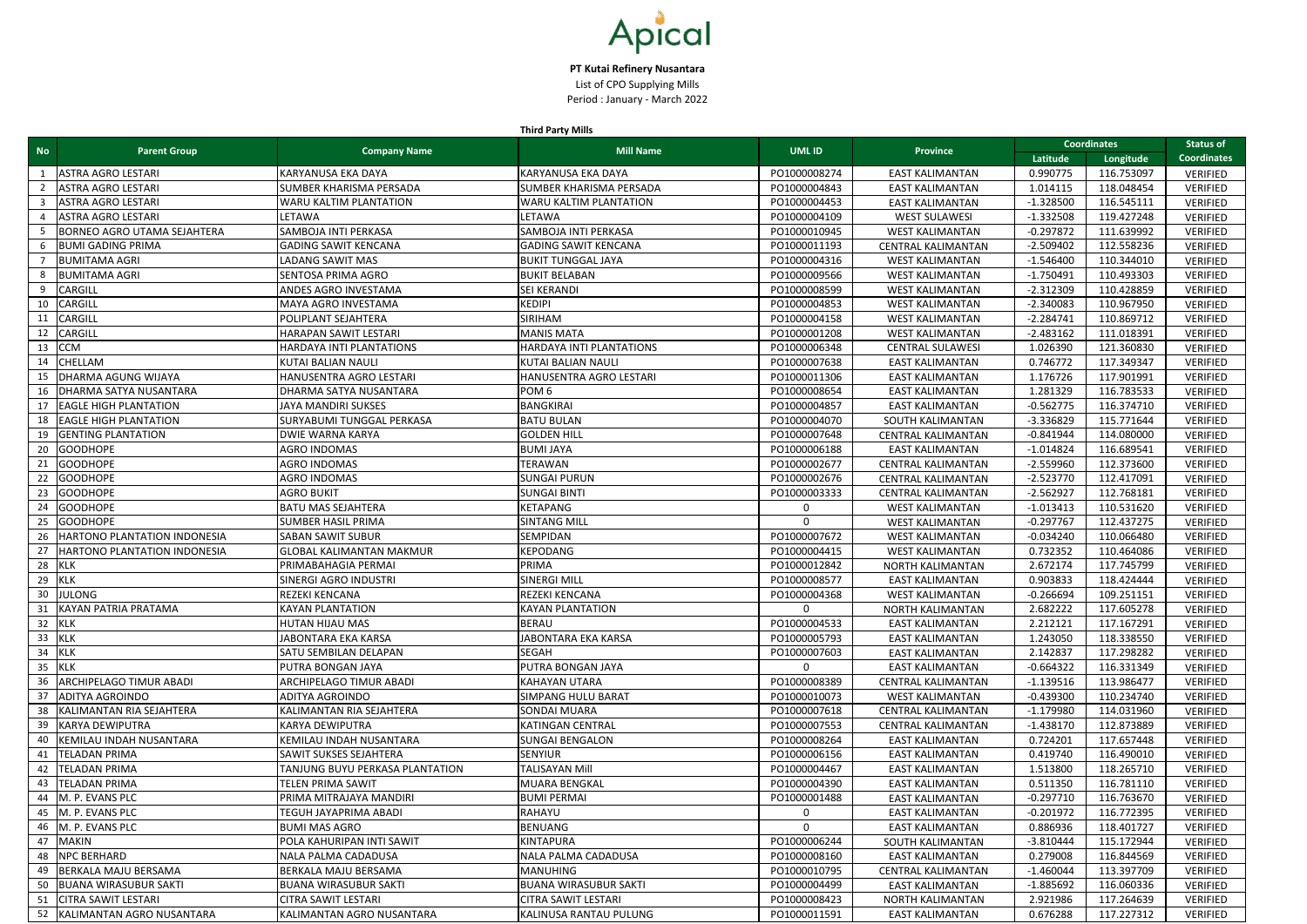|    | KASMAR MATANO PERSADA               | KASMAR MATANO PERSADA            | <b>KASMAR MATANO PERSADA</b>     | PO1000011558 | <b>SOUTH SULAWESI</b>     | $-2.541361$ | 120.303444 | <b>VERIFIED</b> |
|----|-------------------------------------|----------------------------------|----------------------------------|--------------|---------------------------|-------------|------------|-----------------|
| 54 | MEGA HIJAU                          | PRIMANUSA GLOBAL LESTARI         | PRIMANUSA GLOBAL LESTARI         | PO1000010010 | <b>WEST SULAWESI</b>      | $-1.992696$ | 119.317840 | <b>VERIFIED</b> |
|    | MAJU KALIMANTAN HADAPAN             | MAJU KALIMANTAN HADAPAN          | MAJU KALIMANTAN HADAPAN          | PO1000004334 | <b>EAST KALIMANTAN</b>    | 0.014989    | 116.968461 | <b>VERIFIED</b> |
| 56 | <b>SENTOSA KALIMANTAN JAYA</b>      | SENTOSA KALIMANTAN JAYA          | SENTOSA KALIMANTAN JAYA          | PO1000008656 | EAST KALIMANTAN           | 2.340188    | 118.061892 | <b>VERIFIED</b> |
| 57 | <b>SINERGI PERKEBUNAN NUSANTARA</b> | SINERGI PERKEBUNAN NUSANTARA     | SINERGI PERKEBUNAN NUSANTARA     | PO1000011319 | <b>CENTRAL SULAWESI</b>   | $-1.988961$ | 121.012200 | <b>VERIFIED</b> |
| 58 | <b>SURYA SAWIT SEJAHTERA</b>        | SURYA SAWIT SEJAHTERA            | <b>SURYA SAWIT SEJAHTERA</b>     | PO1000011557 | <b>SOUTH SULAWESI</b>     | $-2.597690$ | 120.567260 | <b>VERIFIED</b> |
| 59 | <b>BUMI MAJU SAWIT</b>              | <b>BUMI MAJU SAWIT</b>           | <b>BUMI MAJU SAWIT</b>           | PO1000012465 | <b>SOUTH SULAWESI</b>     | $-2.456209$ | 120.947778 | VERIFIED        |
| 60 | <b>DINAMIKA PRIMA ARTHA</b>         | DINAMIKA PRIMA ARTHA             | DINAMIKA PRIMA ARTHA             |              | <b>EAST KALIMANTAN</b>    | 0.665611    | 117.391778 | <b>VERIFIED</b> |
| 61 | PADASA                              | ALAM PERMAI MAKMUR RAYA          | ALAM PERMAI MAKMUR RAYA          | PO1000010056 | <b>EAST KALIMANTAN</b>    | $-1.099388$ | 116.613097 | <b>VERIFIED</b> |
|    | <b>PERKEBUNAN NUSANTARA</b>         | PERKEBUNAN NUSANTARA XIV         | BURAU/LUWU I                     | PO1000009557 | <b>SOUTH SULAWESI</b>     | $-2.615649$ | 120.654455 | <b>VERIFIED</b> |
| 63 | <b>PERKEBUNAN NUSANTARA</b>         | PERKEBUNAN NUSANTARA XIII        | PELAIHARI                        | PO1000004066 | SOUTH KALIMANTAN          | $-3.724053$ | 114.785830 | VERIFIED        |
|    | SARASWANTI                          | SARASWANTI SAWIT MAKMUR          | SARASWANTI SAWIT MAKMUR          | PO1000006226 | <b>EAST KALIMANTAN</b>    | $-2.266503$ | 116.016103 | <b>VERIFIED</b> |
| 65 | <b>SAWIT LESTARI</b>                | AWANA SAWIT LESTARI              | <b>AWANA SAWIT LESTARI</b>       | PO1000010791 | <b>WEST SULAWESI</b>      | $-1.705103$ | 119.309340 | VERIFIED        |
| 66 | <b>SINAR ALAM LESTARI</b>           | CITRA PUTRA KEBUN ASRI           | <b>JORONG</b>                    | PO1000006249 | SOUTH KALIMANTAN          | $-3.943610$ | 114.953330 | <b>VERIFIED</b> |
| 67 | <b>BUKIT JEJER SUKSES</b>           | <b>BUKIT JEJER SUKSES</b>        | <b>BUKIT JEJER SUKSES</b>        | PO1000012851 | <b>CENTRAL SULAWESI</b>   | $-2.292297$ | 121.791669 | VERIFIED        |
|    | CAHAYA BINTANG SAWIT SEJATI         | CAHAYA BINTANG SAWIT SEJATI      | <b>KUARO</b>                     | PO1000008200 | <b>EAST KALIMANTAN</b>    | $-1.842667$ | 116.069139 | <b>VERIFIED</b> |
| 69 | CAHAYA BINTANG SAWIT SEJATI         | CAHAYA BINTANG SAWIT SEJATI      | PETANGIS                         | PO1000008381 | <b>EAST KALIMANTAN</b>    | $-2.091154$ | 116.122195 | <b>VERIFIED</b> |
|    | <b>PERMATA NUSA SEJATI</b>          | PERMATA NUSA SEJATI              | <b>PNS</b>                       | PO1000010069 | <b>NORTH KALIMANTAN</b>   | 4.173180    | 117.442470 | <b>VERIFIED</b> |
|    | <b>PERMATA SUBUR LESTARI</b>        | PERMATA SUBUR LESTARI            | PERMATA SUBUR LESTARI            | PO1000008608 | <b>WEST KALIMANTAN</b>    | 0.027860    | 111.433420 | VERIFIED        |
|    | <b>PALMA AGROINDO MANDIRI</b>       | PALMA AGROINDO MANDIRI           | PALMA AGROINDO MANDIRI           | PO1000010796 | <b>CENTRAL KALIMANTAN</b> | $-2.382480$ | 111.307880 | <b>VERIFIED</b> |
| 73 | <b>PALMA BUMI LESTARI</b>           | PALMA BUMI LESTARI               | PALMA BUMI LESTARI               | PO1000012849 | <b>WEST KALIMANTAN</b>    | 0.476900    | 110.062800 | <b>VERIFIED</b> |
|    | <b>SUMBER ADINUSA LESTARI</b>       | SUMBER ADINUSA LESTARI           | SUMBER ADINUSA LESTARI           | PO1000008182 | <b>CENTRAL KALIMANTAN</b> | $-2.201880$ | 111.485710 | <b>VERIFIED</b> |
| 75 | <b>SUMBER BUNGA SAWIT LESTARI</b>   | SUMBER BUNGA SAWIT LESTARI       | SUMBER BUNGA SAWIT LESTARI       | PO1000008208 | <b>EAST KALIMANTAN</b>    | $-1.490824$ | 116.444726 | <b>VERIFIED</b> |
|    | <b>SUMBER BUNGA SAWIT LESTARI</b>   | SUMBER BUNGA SAWIT LESTARI       | <b>MAHAKAM</b>                   | PO1000008603 | <b>EAST KALIMANTAN</b>    | $-0.337859$ | 116.880146 | <b>VERIFIED</b> |
| 77 | <b>TAYAN BUKIT SAWIT</b>            | <b>TAYAN BUKIT SAWIT</b>         | <b>TAYAN BUKIT SAWIT</b>         | PO1000008230 | <b>WEST KALIMANTAN</b>    | 0.543490    | 110.423820 | <b>VERIFIED</b> |
| 78 | <b>TOSCANO INDAH PRATAMA</b>        | TOSCANO INDAH PRATAMA            | TOSCANO INDAH PRATAMA            | PO1000008569 | <b>WEST SULAWESI</b>      | $-1.086790$ | 119.472900 | <b>VERIFIED</b> |
|    | <b>ITRINITY PALMAS PLANTATION</b>   | TRINITY PALMAS PLANTATION        | TRINITY PALMAS PLANTATION        | PO1000007519 | <b>WEST SULAWESI</b>      | $-2.059226$ | 119.344243 | <b>VERIFIED</b> |
| 80 | <b>PANCA MITRA KATINGAN</b>         | PANCA MITRA KATINGAN             | PANCA MITRA KATINGAN             |              | <b>WEST KALIMANTAN</b>    | $-1.698316$ | 113.139131 | <b>VERIFIED</b> |
| 81 | BORNEO SAWIT PERSADA                | <b>BORNEO SAWIT PERSADA</b>      | <b>BORNEO SAWIT PERSADA</b>      | PO1000008147 | <b>SOUTH SULAWESI</b>     | $-3.021658$ | 115.945614 | <b>VERIFIED</b> |
|    | 82   HANAU PANEN RAYA SEJAHTERA     | HANAU PANEN RAYA SEJAHTERA       | HANAU PANEN RAYA SEJAHTERA       | PO1000001154 | <b>CENTRAL KALIMANTAN</b> | $-2.363904$ | 112.144937 | VERIFIED        |
| 83 | SASMITA BUMI WIJAYA                 | <b>SASMITA BUMI WIJAYA</b>       | <b>SASMITA BUMI WIJAYA</b>       | PO1000008566 | <b>WEST KALIMANTAN</b>    | 0.303140    | 110.301220 | <b>VERIFIED</b> |
| 84 | <b>SENTOSA BUMI WIJAYA</b>          | SENTOSA BUMI WIJAYA              | SENTOSA BUMI WIJAYA              | PO1000007609 | <b>WEST KALIMANTAN</b>    | 1.044220    | 109.579528 | <b>VERIFIED</b> |
| 85 | <b>ITEGUH WIRA PRATAMA</b>          | TEGUH WIRA PRATAMA               | <b>TEGUH WIRA PRATAMA</b>        |              | <b>SOUTH SULAWESI</b>     | $-2.587235$ | 120.931808 | <b>VERIFIED</b> |
| 86 | MITRA UTAMA BINTANG                 | MITRA UTAMA BINTANG              | MITRA UTAMA BINTANG              |              | <b>WEST KALIMANTAN</b>    | 1.290265    | 109.386012 | <b>VERIFIED</b> |
| 87 | <b>PERSADA KARYA SAWIT</b>          | PERSADA KARYA SAWIT              | PERSADA KARYA SAWIT              |              | <b>EAST KALIMANTAN</b>    | $-0.320122$ | 116.683201 | <b>VERIFIED</b> |
| 88 | <b>TELADAN PRIMA</b>                | CAHAYA ANUGERAH PLANTATION       | <b>FELIZA</b>                    | PO1000007623 | <b>EAST KALIMANTAN</b>    | $-0.090740$ | 117.031080 | <b>VERIFIED</b> |
| 89 | <b>TOBARA</b>                       | PERKEBUNAN KALTIM UTAMA 1        | PERKEBUNAN KALTIM UTAMA 1        | PO1000007622 | <b>EAST KALIMANTAN</b>    | $-0.727736$ | 117.186124 | <b>VERIFIED</b> |
|    | 90 TRIPUTRA AGRO PERSADA            | ETAM BERSAMA LESTARI             | ETAM BERSAMA LESTARI             | PO1000008346 | <b>EAST KALIMANTAN</b>    | 1.223889    | 117.879444 | <b>VERIFIED</b> |
| 91 | <b>TRIPUTRA AGRO PERSADA</b>        | <b>GAWI BAHANDEP SAWIT MEKAR</b> | <b>GAWI BAHANDEP SAWIT MEKAR</b> | PO1000001618 | <b>CENTRAL KALIMANTAN</b> | $-2.951230$ | 112.347030 | <b>VERIFIED</b> |
| 92 | <b>TRIPUTRA AGRO PERSADA</b>        | HAMPARAN PERKASA MANDIRI         | HAMPARAN PERKASA MANDIRI         | PO1000008265 | <b>EAST KALIMANTAN</b>    | 0.776849    | 116.611400 | VERIFIED        |
| 93 | <b>TRIPUTRA AGRO PERSADA</b>        | <b>MUARATOYU SUBUR LESTARI</b>   | <b>MUARATOYU SUBUR LESTARI</b>   | PO1000004107 | <b>EAST KALIMANTAN</b>    | $-1.351767$ | 116.382913 | VERIFIED        |
| 94 | <b>TRIPUTRA AGRO PERSADA</b>        | YUDHA WAHANA ABADI               | YUDHA WAHANA ABADI               | PO1000006266 | <b>EAST KALIMANTAN</b>    | 1.439028    | 117.211500 | VERIFIED        |
| 95 | <b>TSH GROUP</b>                    | FARINDA BERSAUDARA               | <b>FARINDA BERSAUDARA</b>        | PO1000004121 | <b>EAST KALIMANTAN</b>    | $-0.695890$ | 116.261870 | <b>VERIFIED</b> |
|    | 96   TSH GROUP                      | SARANA PRIMA MULTI NIAGA         | SARANA PRIMA MULTI NIAGA         | PO1000003976 | <b>CENTRAL KALIMANTAN</b> | $-1.997413$ | 112.927062 | VERIFIED        |
| 97 | UNITED MALLACA BERHARD              | LIFERE AGRO KAPUAS               | <b>LIFERE AGRO KAPUAS</b>        | PO1000011195 | <b>CENTRAL KALIMANTAN</b> | $-2.740389$ | 114.456711 | <b>VERIFIED</b> |
|    | 98   UNITED PLANTATION              | <b>SURYA SAWIT SEJATI</b>        | <b>LADA</b>                      | PO1000004083 | <b>CENTRAL KALIMANTAN</b> | $-2.590900$ | 111.772560 | VERIFIED        |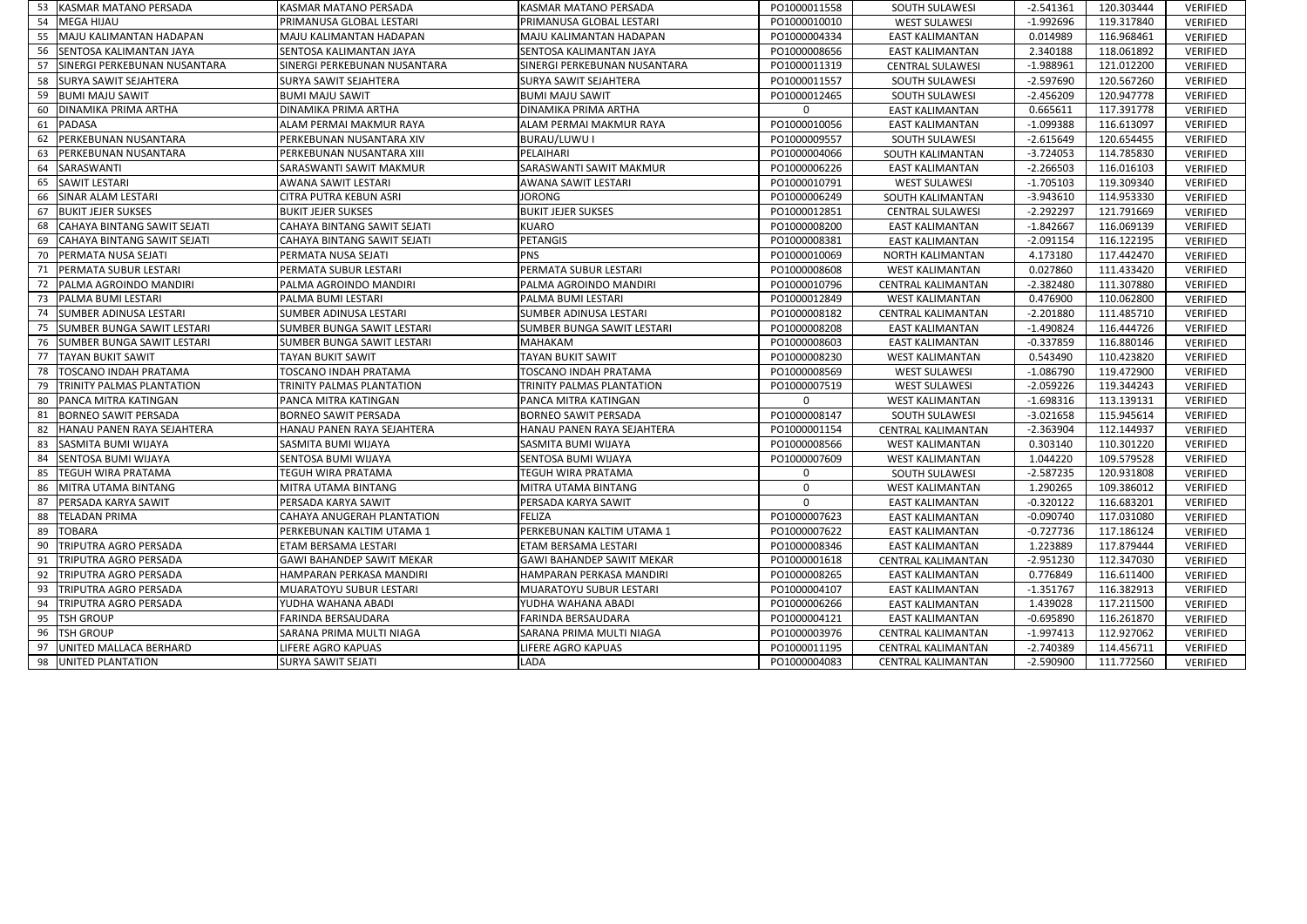|                         | <b>Third Party KCP</b>            |                                    |                                   |                           |                    |            |                    |  |  |  |
|-------------------------|-----------------------------------|------------------------------------|-----------------------------------|---------------------------|--------------------|------------|--------------------|--|--|--|
| <b>No</b>               | <b>Parent Group</b>               | <b>Company Name</b>                | <b>Kernel Crusher Name</b>        | <b>Province</b>           | <b>Coordinates</b> |            | <b>Status of</b>   |  |  |  |
|                         |                                   |                                    |                                   |                           | Latitude           | Longitude  | <b>Coordinates</b> |  |  |  |
|                         | <b>ASTRA AGRO LESTARI</b>         | KARYANUSA EKA DAYA                 | KARYANUSA EKA DAYA                | <b>EAST KALIMANTAN</b>    | 0.99110            | 116.75396  | <b>VERIFIED</b>    |  |  |  |
|                         | <b>ASTRA AGRO LESTARI</b>         | <b>WARU KALTIM PLANTATION</b>      | WARU KALTIM PLANTATION            | <b>EAST KALIMANTAN</b>    | $-1.32910$         | 116.54218  | <b>VERIFIED</b>    |  |  |  |
| $\overline{\mathbf{3}}$ | <b>ASTRA AGRO LESTARI</b>         | <b>BORNEO INDAH MARJAYA</b>        | <b>BORNEO INDAH MARJAYA</b>       | <b>EAST KALIMANTAN</b>    | $-2.03252$         | 116.40134  | VERIFIED           |  |  |  |
|                         | <b>ASTRA AGRO LESTARI</b>         | <b>SURYARAYA LESTARI 2</b>         | <b>SURYARAYA LESTARI 2</b>        | <b>WEST SULAWESI</b>      | $-2.11513$         | 119.25709  | <b>VERIFIED</b>    |  |  |  |
| -5                      | <b>ASTRA AGRO LESTARI</b>         | <b>PASANG KAYU</b>                 | PASANG KAYU                       | <b>WEST SULAWESI</b>      | $-1.22217$         | 119.47161  | <b>VERIFIED</b>    |  |  |  |
|                         | <b>ASTRA AGRO LESTARI</b>         | LETAWA                             | LETAWA                            | <b>WEST SULAWESI</b>      | $-1.33251$         | 119.42725  | <b>VERIFIED</b>    |  |  |  |
|                         | GOOD HOPE                         | <b>AGRO ASIA PASIFIC</b>           | AGRO BUKIT - SUNGAI BINTI         | <b>CENTRAL KALIMANTAN</b> | $-2.56369$         | 112.76792  | <b>VERIFIED</b>    |  |  |  |
| - 8                     | <b>KARYA DEWIPUTRA</b>            | <b>KARYA DEWIPUTRA</b>             | <b>KATINGAN CENTRAL</b>           | <b>CENTRAL KALIMANTAN</b> | $-1.43833$         | 112.87389  | <b>VERIFIED</b>    |  |  |  |
| -9                      | KALIMANTAN RIA SEJAHTERA          | KALIMANTAN RIA SEJAHTERA           | <b>SONDAI MUARA</b>               | <b>CENTRAL KALIMANTAN</b> | $-1.18000$         | 114.03222  | <b>VERIFIED</b>    |  |  |  |
| 10                      | <b>ARCHIPELAGO TIMUR ABADI</b>    | <b>ARCHIPELAGO TIMUR ABADI</b>     | ARCHIPELAGO TIMUR ABADI           | <b>CENTRAL KALIMANTAN</b> | $-1.13944$         | 113.98722  | <b>VERIFIED</b>    |  |  |  |
|                         | KEMILAU INDAH NUSANTARA           | KEMILAU INDAH NUSANTARA            | <b>SUNGAI BENGALON</b>            | <b>CENTRAL KALIMANTAN</b> | 0.72420            | 117.65745  | <b>VERIFIED</b>    |  |  |  |
| 12                      | <b>ADITYA AGROINDO</b>            | <b>ADITYA AGROINDO</b>             | <b>SIMPANG HULU BARAT</b>         | <b>WEST KALIMANTAN</b>    | $-0.43924$         | 110.23495  | <b>VERIFIED</b>    |  |  |  |
| 13                      | <b>SUMBER BUNGA SAWIT LESTARI</b> | SUMBER BUNGA SAWIT LESTARI         | <b>SUMBER BUNGA SAWIT LESTARI</b> | <b>EAST KALIMANTAN</b>    | $-1.49082$         | 116.44473  | <b>VERIFIED</b>    |  |  |  |
| 14                      | PERMATA NUSA SEJATI               | PERMATA NUSA SEJATI                | PERMATA NUSA SEJATI               | <b>NORTH KALIMANTAN</b>   | 4.17318            | 117.44247  | <b>VERIFIED</b>    |  |  |  |
| 15                      | CAHAYA BINTANG SAWIT SEJATI       | CAHAYA BINTANG SAWIT SEJATI        | <b>KUARO</b>                      | <b>EAST KALIMANTAN</b>    | $-1.84267$         | 116.06914  | VERIFIED           |  |  |  |
|                         | CAHAYA BINTANG SAWIT SEJATI       | <b>CAHAYA BINTANG SAWIT SEJATI</b> | <b>PETANGIS</b>                   | <b>EAST KALIMANTAN</b>    | $-2.09115$         | 116.12220  | <b>VERIFIED</b>    |  |  |  |
| 17                      | PALMA AGROINDO MANDIRI            | PALMA AGROINDO MANDIRI             | PALMA AGROINDO MANDIRI            | <b>CENTRAL KALIMANTAN</b> | $-2.38248$         | 111.30788  | <b>VERIFIED</b>    |  |  |  |
|                         | <b>SUMBER ADINUSA LESTARI</b>     | <b>SUMBER ADINUSA LESTARI</b>      | <b>SUMBER ADINUSA LESTARI</b>     | <b>CENTRAL KALIMANTAN</b> | $-2.20188$         | 111.48571  | <b>VERIFIED</b>    |  |  |  |
| 19                      | <b>TAYAN BUKIT SAWIT</b>          | TAYAN BUKIT SAWIT                  | <b>TAYAN BUKIT SAWIT</b>          | <b>WEST KALIMANTAN</b>    | 0.54347            | 110.42381  | <b>VERIFIED</b>    |  |  |  |
| 20                      | PERMATA SUBUR LESTARI             | PERMATA SUBUR LESTARI              | PERMATA SUBUR LESTARI             | <b>WEST KALIMANTAN</b>    | 0.02786            | 111.43342  | <b>VERIFIED</b>    |  |  |  |
| 21                      | <b>BUKIT JEJER SUKSES</b>         | <b>BUKIT JEJER SUKSES</b>          | <b>BUKIT JEJER SUKSES</b>         | <b>CENTRAL SULAWESI</b>   | $-2.29230$         | 121.79167  | <b>VERIFIED</b>    |  |  |  |
| 22                      | PALMA BUMI LESTARI                | PALMA BUMI LESTARI                 | PALMA BUMI LESTARI                | <b>WEST KALIMANTAN</b>    | 0.47690            | 110.06280  | <b>VERIFIED</b>    |  |  |  |
| 23                      | <b>SAWIT LESTARI</b>              | <b>AWANA SAWIT LESTARI</b>         | AWANA SAWIT LESTARI               | <b>WEST SULAWESI</b>      | $-1.70510$         | 119.30934  | <b>VERIFIED</b>    |  |  |  |
| 24                      | PANCA MITRA KATINGAN              | PANCA MITRA KATINGAN               | PANCA MITRA KATINGAN              | <b>WEST KALIMANTAN</b>    | $-1.69832$         | 113.13913  | <b>VERIFIED</b>    |  |  |  |
| 25                      | HANAU PANEN RAYA SEJAHTERA        | HANAU PANEN RAYA SEJAHTERA         | HANAU PANEN RAYA SEJAHTERA        | <b>CENTRAL KALIMANTAN</b> | $-2.36390$         | 112.14494  | <b>VERIFIED</b>    |  |  |  |
| 26                      | <b>TEGUH WIRA PRATAMA</b>         | <b>TEGUH WIRA PRATAMA</b>          | TEGUH WIRA PRATAMA                | <b>SOUTH SULAWESI</b>     | $-2.58724$         | 120.931808 | <b>VERIFIED</b>    |  |  |  |
| 27                      | MITRA UTAMA BINTANG               | MITRA UTAMA BINTANG                | MITRA UTAMA BINTANG               | <b>WEST KALIMANTAN</b>    | 1.29026            | 109.386012 | <b>VERIFIED</b>    |  |  |  |
|                         | 28 PERSADA KARYA SAWIT            | <b>PERSADA KARYA SAWIT</b>         | PERSADA KARYA SAWIT               | <b>EAST KALIMANTAN</b>    | $-0.32012$         | 116.683201 | <b>VERIFIED</b>    |  |  |  |

| <b>No</b> |               | <b>Company Name</b>      | <b>Kernel Crusher Name</b><br><b>Parent Group</b> |                        | <b>Province</b> | <b>Coordinates</b> |                    | <b>Status of</b> |
|-----------|---------------|--------------------------|---------------------------------------------------|------------------------|-----------------|--------------------|--------------------|------------------|
|           |               |                          |                                                   |                        | Latitude        | <b>Longitude</b>   | <b>Coordinates</b> |                  |
|           | <b>APICAL</b> | KUTAI REFINERY NUSANTARA | KUTAI REFINERY NUSANTARA                          | <b>EAST KALIMANTAN</b> | $-1.1801733$    | 116.7880336        | VERIFIED           |                  |

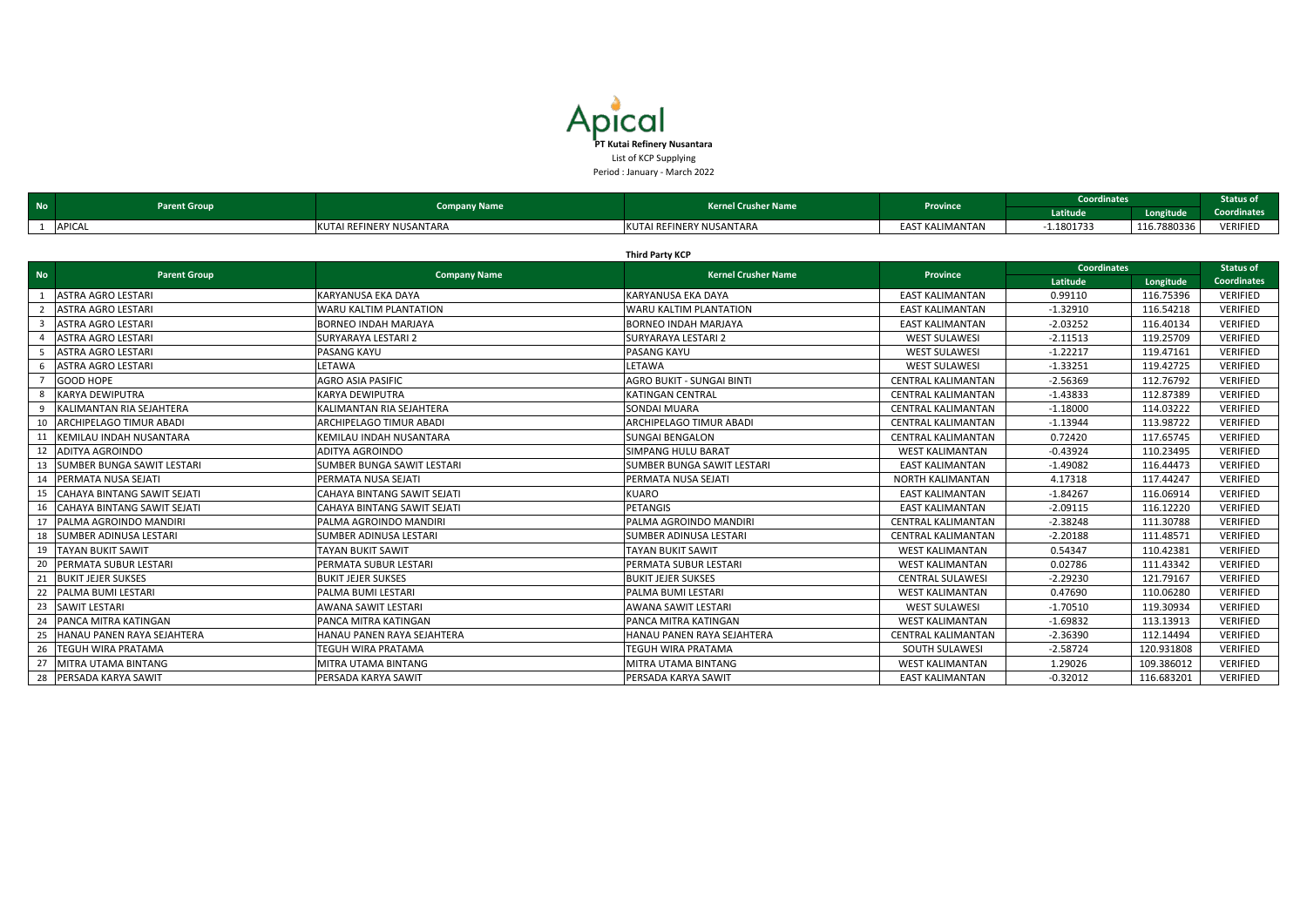|           |                               | <b>Third Party Mills</b>            |                                     |              |                           |                    |             |                 |
|-----------|-------------------------------|-------------------------------------|-------------------------------------|--------------|---------------------------|--------------------|-------------|-----------------|
| <b>No</b> |                               |                                     | <b>Mill Name</b>                    | <b>UMLID</b> | <b>Province</b>           | <b>Coordinates</b> |             | Status of       |
|           | <b>Parent Group</b>           | <b>Company Name</b>                 |                                     |              |                           | Latitude           | Longitude   | Coordinates     |
|           | <b>ASTRA AGRO LESTARI</b>     | <b>KARYANUSA EKA DAYA</b>           | <b>KARYANUSA EKA DAYA</b>           | PO1000008274 | <b>EAST KALIMANTAN</b>    | 0.990775           | 116.753097  | <b>VERIFIED</b> |
|           | ASTRA AGRO LESTARI            | WARU KALTIM PLANTATION              | WARU KALTIM PLANTATION              | PO1000004453 | <b>EAST KALIMANTAN</b>    | $-1.3285$          | 116.5451111 | <b>VERIFIED</b> |
|           | ASTRA AGRO LESTARI            | <b>BORNEO INDAH MARJAYA</b>         | <b>BORNEO INDAH MARJAYA</b>         | PO1000004096 | <b>EAST KALIMANTAN</b>    | $-2.032522$        | 116.401341  | <b>VERIFIED</b> |
|           | ASTRA AGRO LESTARI            | <b>SURYARAYA LESTARI 2</b>          | SURYARAYA LESTARI 2                 | PO1000004156 | <b>WEST SULAWESI</b>      | $-2.11513$         | 119.25709   | <b>VERIFIED</b> |
|           | ASTRA AGRO LESTARI            | PASANG KAYU                         | PASANG KAYU                         | PO1000004113 | <b>WEST SULAWES</b>       | $-1.222165$        | 119.4716078 | <b>VERIFIED</b> |
|           | ASTRA AGRO LESTARI            | LETAWA                              | LETAWA                              | PO1000004109 | <b>WEST SULAWESI</b>      | $-1.332508$        | 119.4272477 | <b>VERIFIED</b> |
|           | <b>GOODHOPE</b>               | <b>AGRO BUKIT</b>                   | <b>SUNGAI BINTI</b>                 | PO1000003333 | <b>CENTRAL KALIMANTAN</b> | $-2.562927$        | 112.768181  | <b>VERIFIED</b> |
|           | <b>GOODHOPE</b>               | <b>AGRO INDOMAS</b>                 | <b>SUNGAI PURUN</b>                 | PO1000002676 | <b>CENTRAL KALIMANTAN</b> | $-2.52377$         | 112.417091  | <b>VERIFIED</b> |
|           | <b>GOODHOPE</b>               | <b>AGRO INDOMAS</b>                 | TERAWAN                             | PO1000002677 | <b>CENTRAL KALIMANTAN</b> | $-2.55996$         | 112.3736    | <b>VERIFIED</b> |
|           | <b>GOODHOPE</b>               | AGRO WANA LESTARI                   | <b>BUKIT SANTUAI</b>                | PO1000003927 | <b>CENTRAL KALIMANTAN</b> | $-1.8576389$       | 112.3977222 | <b>VERIFIED</b> |
|           | <b>KARYA DEWIPUTRA</b>        | <b>KARYA DEWIPUTRA</b>              | <b>KATINGAN CENTRAL</b>             | PO1000007553 | <b>CENTRAL KALIMANTAN</b> | $-1.43817$         | 112.8738889 | <b>VERIFIED</b> |
|           | KALIMANTAN RIA SEJAHTERA      | KALIMANTAN RIA SEJAHTERA            | <b>SONDAI MUARA</b>                 | PO1000007618 | <b>CENTRAL KALIMANTAN</b> | $-1.17998$         | 114.03196   | <b>VERIFIED</b> |
|           | ARCHIPELAGO TIMUR ABADI       | ARCHIPELAGO TIMUR ABADI             | <b>KAHAYAN UTARA</b>                | PO1000008389 | <b>CENTRAL KALIMANTAN</b> | $-1.1395156$       | 113.9864769 | <b>VERIFIED</b> |
|           | KEMILAU INDAH NUSANTARA       | KEMILAU INDAH NUSANTARA             | <b>SUNGAI BENGALON</b>              | PO1000008264 | <b>EAST KALIMANTAN</b>    | 0.724201           | 117.657448  | <b>VERIFIED</b> |
|           | ADITYA AGROINDO               | <b>ADITYA AGROINDO</b>              | <b>SIMPANG HULU BARAT</b>           | PO1000010073 | <b>WEST KALIMANTAN</b>    | $-0.4393$          | 110.23474   | <b>VERIFIED</b> |
|           | SUMBER BUNGA SAWIT LESTARI    | SUMBER BUNGA SAWIT LESTARI          | SUMBER BUNGA SAWIT LESTARI          | PO1000008208 | <b>EAST KALIMANTAN</b>    | $-1.490824$        | 116.444726  | <b>VERIFIED</b> |
|           | TRINITY PALMAS PLANTATION     | TRINITY PALMAS PLANTATION           | TRINITY PALMAS PLANTATION           | PO1000007519 | <b>WEST SULAWESI</b>      | $-2.059226$        | 119.344243  | <b>VERIFIED</b> |
|           | TOSCANO INDAH PRATAMA         | <b>TOSCANO INDAH PRATAMA</b>        | TOSCANO INDAH PRATAMA               | PO1000008569 | <b>WEST SULAWESI</b>      | $-1.08679$         | 119.4729    | <b>VERIFIED</b> |
|           | CAHAYA BINTANG SAWIT SEJATI   | CAHAYA BINTANG SAWIT SEJATI         | <b>KUARO</b>                        | PO1000008200 | <b>EAST KALIMANTAN</b>    | $-1.842666667$     | 116.0691389 | <b>VERIFIED</b> |
|           | TOBARA                        | PERKEBUNAN KALTIM UTAMA 1           | PERKEBUNAN KALTIM UTAMA 1           | PO1000007622 | <b>EAST KALIMANTAN</b>    | $-0.727736$        | 117.186124  | <b>VERIFIED</b> |
|           | <b>GOODHOPE</b>               | <b>AGRO INDOMAS</b>                 | <b>BUMI JAYA</b>                    | PO1000006188 | <b>EAST KALIMANTAN</b>    | $-1.0148244$       | 116.6895414 | <b>VERIFIED</b> |
|           | PERMATA NUSA SEJATI           | PERMATA NUSA SEJATI                 | <b>PNS</b>                          | PO1000010069 | <b>NORTH KALIMANTAN</b>   | 4.17318            | 117.44247   | <b>VERIFIED</b> |
|           | PERMATA NUSA SEJATI           | PERMATA NUSA SEJATI                 | <b>SEBATIK</b>                      | PO1000010252 | <b>NORTH KALIMANTAN</b>   | 4.16214            | 117.70137   | <b>VERIFIED</b> |
|           | SUMBER BUNGA SAWIT LESTARI    | SUMBER BUNGA SAWIT LESTARI          | <b>MAHAKAM</b>                      | PO1000008603 | <b>EAST KALIMANTAN</b>    | $-0.337859$        | 116.880146  | <b>VERIFIED</b> |
|           | CAHAYA BINTANG SAWIT SEJATI   | CAHAYA BINTANG SAWIT SEJATI         | <b>PETANGIS</b>                     | PO1000008381 | <b>EAST KALIMANTAN</b>    | $-2.091154$        | 116.122195  | <b>VERIFIED</b> |
|           | PALMA AGROINDO MANDIRI        | PALMA AGROINDO MANDIRI              | PALMA AGROINDO MANDIRI              | PO1000010796 | CENTRAL KALIMANTAN        | $-2.38248$         | 111.30788   | <b>VERIFIED</b> |
| 27        | <b>TRIPUTRA</b>               | FIRST TIMBER LAMANDAU INTERNATIONAL | FIRST TIMBER LAMANDAU INTERNATIONAL | $\Omega$     | <b>CENTRAL KALIMANTAN</b> | $-1.850167$        | 111.469389  | <b>VERIFIED</b> |
|           | <b>SUMBER ADINUSA LESTARI</b> | SUMBER ADINUSA LESTARI              | <b>SUMBER ADINUSA LESTARI</b>       | PO1000008182 | <b>CENTRAL KALIMANTAN</b> | $-2.20188$         | 111.48571   | <b>VERIFIED</b> |
| 29        | <b>TAYAN BUKIT SAWIT</b>      | <b>TAYAN BUKIT SAWIT</b>            | TAYAN BUKIT SAWIT                   | PO1000008230 | <b>WEST KALIMANTAN</b>    | 0.54349            | 110.42382   | <b>VERIFIED</b> |
|           | PERMATA SUBUR LESTARI         | PERMATA SUBUR LESTARI               | PERMATA SUBUR LESTARI               | PO1000008608 | <b>WEST KALIMANTAN</b>    | 0.02786            | 111.43342   | <b>VERIFIED</b> |
|           | <b>BUKIT JEJER SUKSES</b>     | <b>BUKIT JEJER SUKSES</b>           | <b>BUKIT JEJER SUKSES</b>           | PO1000012851 | <b>CENTRAL SULAWESI</b>   | $-2.292297$        | 121.791669  | <b>VERIFIED</b> |
|           | PALMA BUMI LESTARI            | PALMA BUMI LESTARI                  | PALMA BUMI LESTARI                  | PO1000012849 | <b>WEST KALIMANTAN</b>    | 0.4769             | 110.0628    | <b>VERIFIED</b> |
| 33        | <b>SAWIT LESTARI</b>          | AWANA SAWIT LESTARI                 | AWANA SAWIT LESTARI                 | PO1000010791 | <b>WEST SULAWESI</b>      | $-1.705103$        | 119.30934   | <b>VERIFIED</b> |
|           | PANCA MITRA KATINGAN          | PANCA MITRA KATINGAN                | PANCA MITRA KATINGAN                | <sup>0</sup> | <b>WEST KALIMANTAN</b>    | $-1.698316111$     | 113.1391311 | <b>VERIFIED</b> |
|           | <b>BUANA WIRASUBUR SAKTI</b>  | <b>BUANA WIRASUBUR SAKTI</b>        | <b>BUANA WIRASUBUR SAKTI</b>        | PO1000004499 | <b>EAST KALIMANTAN</b>    | -1.885691667       | 116.0603361 | <b>VERIFIED</b> |
| 36        | CHELLAM                       | KUTAI BALIAN NAULI                  | <b>KUTAI BALIAN NAULI</b>           | PO1000007638 | <b>EAST KALIMANTAN</b>    | 0.746772           | 117.349347  | <b>VERIFIED</b> |
| 37        | CHELLAM                       | <b>PUCUK JAYA</b>                   | PUCUK JAYA                          | PO1000004934 | <b>EAST KALIMANTAN</b>    | $-2.232983$        | 116.048883  | <b>VERIFIED</b> |
|           | <b>KENCANA AGRI LIMITED</b>   | ALAMRAYA KENCANA MAS                | ALAMRAYA KENCANA MAS                | PO1000004194 | <b>SOUTH KALIMANTAN</b>   | $-2.40085$         | 115.989984  | <b>VERIFIED</b> |
| 39        | MAJU KALIMANTAN HADAPAN       | MAJU KALIMANTAN HADAPAN             | MAJU KALIMANTAN HADAPAN             | PO1000004334 | <b>EAST KALIMANTAN</b>    | 0.014989           | 116.968461  | VERIFIED        |



**PT Kutai Refinery Nusantara** List of KCP Supplying Mills Period : January - March 2022